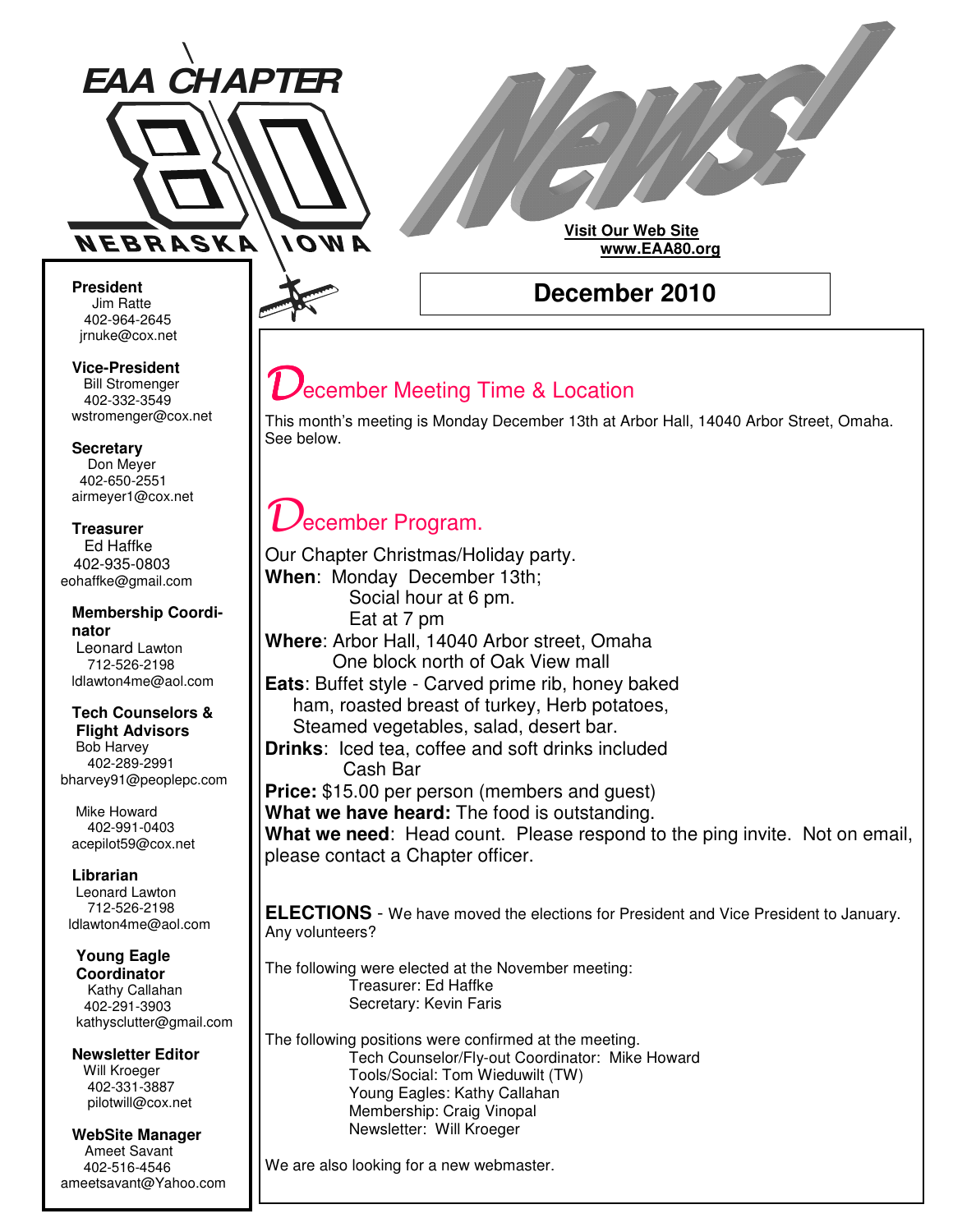admissions process. We are open for **scholarship support nominations** for next year's **2011 EAA Summer Camps**. For eligible **Aircraft for Sale:** EAA Chapter 517 is trying to sale a 2005 persons (see the EAA Web Site), a letter to the Board Starduster Too that was donated to them by the family of an owner is required from the nominee that tells us what his/her who passed away. They are accepting offers and would like to see it flight experience and interest are and why we should gone before Christmas. The following link will take you to a web provide support. We would like to see these page that has all the info you need: nominations no later than the end of Dec; the senior http://www.aircraftexchangenetwork.com/listman/listings/l0024.php camp fills up quick. Note: Aircraft is located in Missoula, Montana.**EVENTS:** (B) - Breakfast / (L) - Lunch<br>1st Sat Chapter 1055 (B) (0800-10 Chapter 1055 (B) (0800-1000) York, NE 3rd Sat Chapter 569 (B) (0800-1000) Crete, NE NEBRASKA STATE HISTORICAL SOCIETY **WINGS OVER NEBRASKA The 2011 EAA Calendars are in - get yours** Preorder yours today! **today!** Visit the Landmark Stores or call 402-471-3447. **The Aviators: a new TV show on NET2 (Cox WINGS OVE** Historic Avi **WINGS OVER NEBRASKA channel 16)**. According to their website "The **WINGS O** Historic Aviation Photographs **WINGS** Aviators is a new weekly magazine style TV series Historic Av Historic A featuring interesting people, the latest aircraft, the coolest technology and the best fly-in destinations." The next show is Sunday December 12th at 3:30 pm, title "Legacy of the Cessna Brand; float plane." It will also include a segment on Patty Wagstaff. **PHOTOS ON PILOT CERTIFICATES ONE STEP CLOSER -** from EAA Hotline The FAA announced November 17 it is proposing that Wings Over Nebraska: Historic Aviation Photographs, by Vince Goeres, with Kylie Kinley and Introduction by Roger Welsch. all pilot certificates include photos of the certificate True stories and more than two hundred photographs of holder. The proposal calls for all new airman certificates Nebraska's aviation pioneers, their planes, their airfields, and flight instructor certificates to include a photograph. and their triumphs and mishaps. Existing private, recreational, or sport pilot certificate Retail price: \$19.95 plus shipping and appropriate Nebraska taxes. NSHS members receive a 10% discount. holders would have five years to comply with the new requirement. Existing pilots with a current commercial THE CAPITOL NEBRASKA HISTORY MUSEUM FORT ROBINSON CHIMNEY ROCK<br>
Lincoln 15th & P, Lincoln Crawford (2011)<br>
402-471-3487 308-665-2919 308-586-3581 15th & P, Lincol<br>402-471-3447 pilot certificate would have four years to comply, while a www.nebraskahistory.org pilot with an airline transport pilot rating would have 1-800-833-6747 three years to obtain a new certificate with a photo. The new pilot certificate would cost \$22. (I better get my photo now, because I am not getting any better looking.) **ADVANCE AIRVENTURE ADMISSIONS, CAMPING, FLIGHTS PURCHASE NOW AVAILABLE ONLINE Advance purchase camping now available for all arrival dates -** Advance purchase of AirVenture 2011 admission and camping is now available on the AirVenture website, and this year you can pre-purchase camping at AirVenture's Camp Scholler for all arrival dates. The 59th AirVenture takes place July 25-31 at Wittman Regional Airport in Oshkosh. With rates remaining the same as last year, EAA members and non-members can make pre-purchases via a secure website, allowing ticket holders to speed through the

Nibraska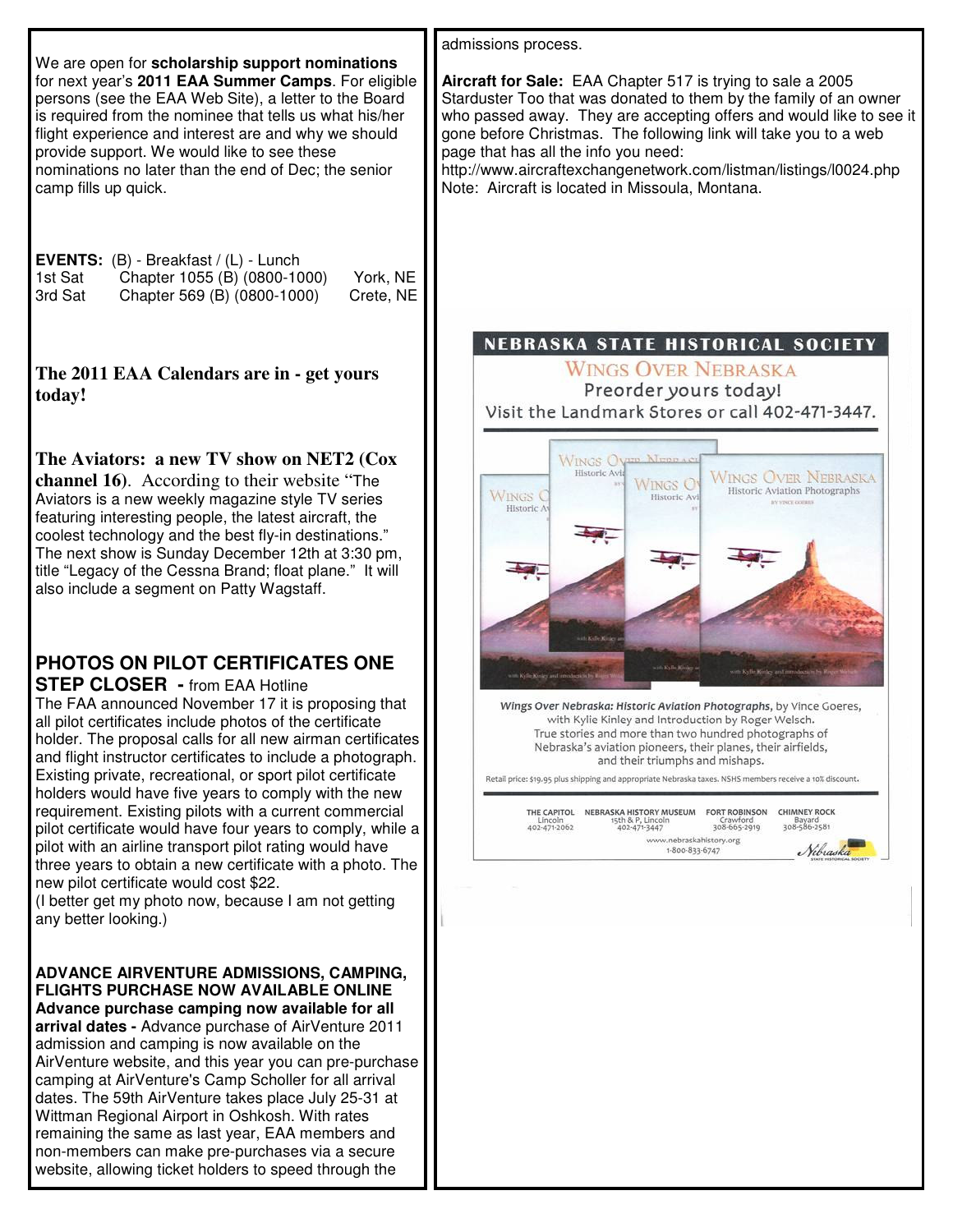#### *EAA Chapter 80* November 8, 2010 *Official Meeting Minutes*

The meeting was called to order by President Jim Ratte at 7:00 PM. Meeting was held at Hanger One, Millard Airport, Omaha, NE.

- Jim Ratte, President
- Bill Stromenger, Vice President,
- Don Meyer, Secretary
- Ed Haffke, Treasurer.

# **Treasurers Report**:

• Motion to accept passed.

## **Meeting Minutes**:

• Motion to accept passed.

### **Young Eagles:**

• Discussed what we need from applicants for scholarships to YE summer camps.

- **Builder's Reports**:
	- Bob Condrey Received RV10 tail kit and is having wings built.
	-

• Tom Newell **Rebuilding Stearman, fuselage out at Columbus for fabric** 

- 
- Bob Cartwright **RV-7** installing engine, hope to fly it this spring.

### **Tech Counselor / Flight Advisor:**

Remember to re-register your aircraft when due.

### **Fly-Out Report:**

• None

### **Social Coordinator:**

• None

# **Old Business**

• None

# **New Business:**

- Christmas Party, 13 December, @ Arbor Hall. \$15.00 per person.
- Nominations for President, Vice President and Secretary are needed.
- Reminder of relationship between Ford Motors and EAA will help with pricing of new vehicles.

# **Librarian Report:**

- TW brought out all the materials to be viewed at our leisure after meeting.
- **Membership Report:**
	- None

# **Tool Report:**

- Engine hoist in Ronye McKay's hanger
- Trailer: AHQ
- Scales: TW
- Jacks: Ron Wood
- Brake Bleeding Set: Ron Wood
- Grills: At AHQ

# **Web Site:**

• www.eaa80.org

#### **Program:**

• Viewing all material available in our library.

#### Meeting adjourned.

Don Meyer Secretary

**Free to the Right Home**: EAA Vintage Chapter 31 in Plattsmouth is closing it's doors after 10 years and is offering it's Chapter to those who are looking to start a Chapter. Chapter 31 is registered as a Nebraska non-profit and only requires a change of Registered Agent with the state. Please contact Will Kroeger at 331-3887 or by email at pilotwill@cox.net if you are interested.